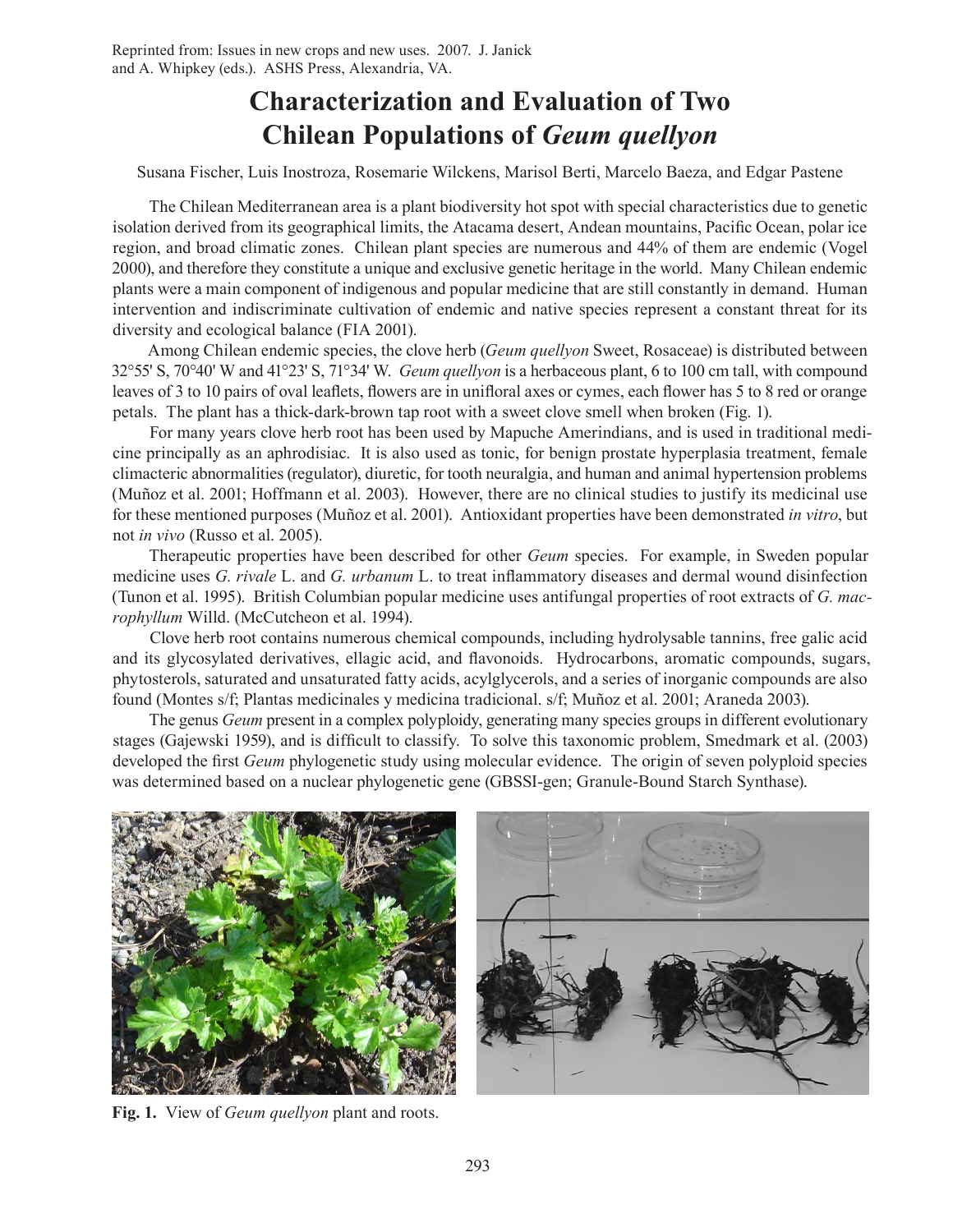Issues in New Crops and New Uses

In Chile, there is a lack of information about *G. quellyon*. The objective of this work was to study seed germination, phenology, and chemical and molecular characterization in two populations derived from different altitudes.

## **MATERIALS AND METHODS**

Assays and evaluations were performed in two *G. quellyon* populations collected between 36 and 38° 30' S latitude and 71° 00' W longitude in Chile, growing in very different hydro environments. The first population (P1) corresponds to a group of accessions collected above 1200 m above sea level, growing in a humid environment beside rivers and streams. The second population (P2) corresponds to an accession group collected below 200 m, growing in a dry hillside environment.

## **Germination Assay**

During the 2005 season, the effect of temperature on P1 and P2 seed germination was studied. Seeds from each population were disinfected with 20% (w/v) benomyl/water solution and were arranged in Petri dishes containing filter paper moistened with distilled water. Seeds were subjected to three thermal treatments (5, 12, 20°C) and two light treatments (with or without light) in growth chambers. Germinated seed number was recorded daily for a two month period. Maximum germination percentage for each seed population was calculated. Data were subjected to analysis of variance (ANOVA) and treatment means were compared by Tukey test ( $\alpha$  = 0.05) (SAS Institute 1990).

Seeds were germinated in a temperature-gradient bar adapted from Barbour and Racine (1967) and Fox and Thompson (1971) to determine the minimum, optimum, and maximum temperature for germination. The basic unit of the temperature-gradient apparatus is an aluminum bar insulated on three sides with expanded polystyrene, heated with a hot water bath at one end and cooled at the other with a refrigerator cooling system. The bar was covered with moistened filter paper throughout the experiment to ensure water for the germinating seeds. A temperature bar-gradient from 0 to 35°C was used. Thirty seeds were placed in each of the 37 sections of the bar, divided in six cells, which they were used as replications for the combined analysis, although replications were not randomized because of the design of the bar. Once seeds were in place, the bar was covered with a piece of polyesterene and a clear Plexiglas cover. The experiment was conducted in light with 16-h photoperiod. Two runs were conducted. Regression analysis was performed and the cubic equation was fitted to the data from both runs.

## **Clove Herb Phenology**

An *ex situ* study was established at the Universidad de Concepción Experimental Station in Chillan (36°35' S, 72°04' W; 140 m). All plants were obtained from seeds germinated in previous experiments. Plants were grown in plastic bags with a mixture of 1 soil : greenhouse pot mix (Agromix®). Plants were transplanted to the field when they had 6 to 8 true leaves with spacing of  $0.75 \times 1.0$  m. Plots were hand-weeded, un-fertilized, and irrigated weekly.

The time for different developmental events (phenophases) was evaluated weekly for the vegetative phase and reproductive phase (flower initiation, flowering, fruiting, and seed maturation) from 10 plants of each population.

## **Chemical Characterization**

Samples of 6 rhizomes from each population were pulverized in a knife mill with a 180 mesh particle size. For extraction, 100 mg samples were weighed in a round bottom matrass, 20 mL ethanol 50% was added, and samples were centrifuged at 5000 rpm for 10 min. Extracts were diluted to 50 mL volume with methanol in a gauged matrass. To determine total phenolic derivatives, gallic acid monomeric precursor was used as marker with a calibration curve of gallic acid as standard between  $1-12$  mg L<sup>-1</sup> of final volume. Quantitative analysis was performed in samples from P1 and P2 populations and a blank control (Table 1).

#### **Molecular Characterization**

Ploidy levels in *G. quellyon* populations were determined using 1 to 2 cm length roots, obtained from seedlings. For molecular characterization, primordia were collected from leaves of P1 and P2 accessions.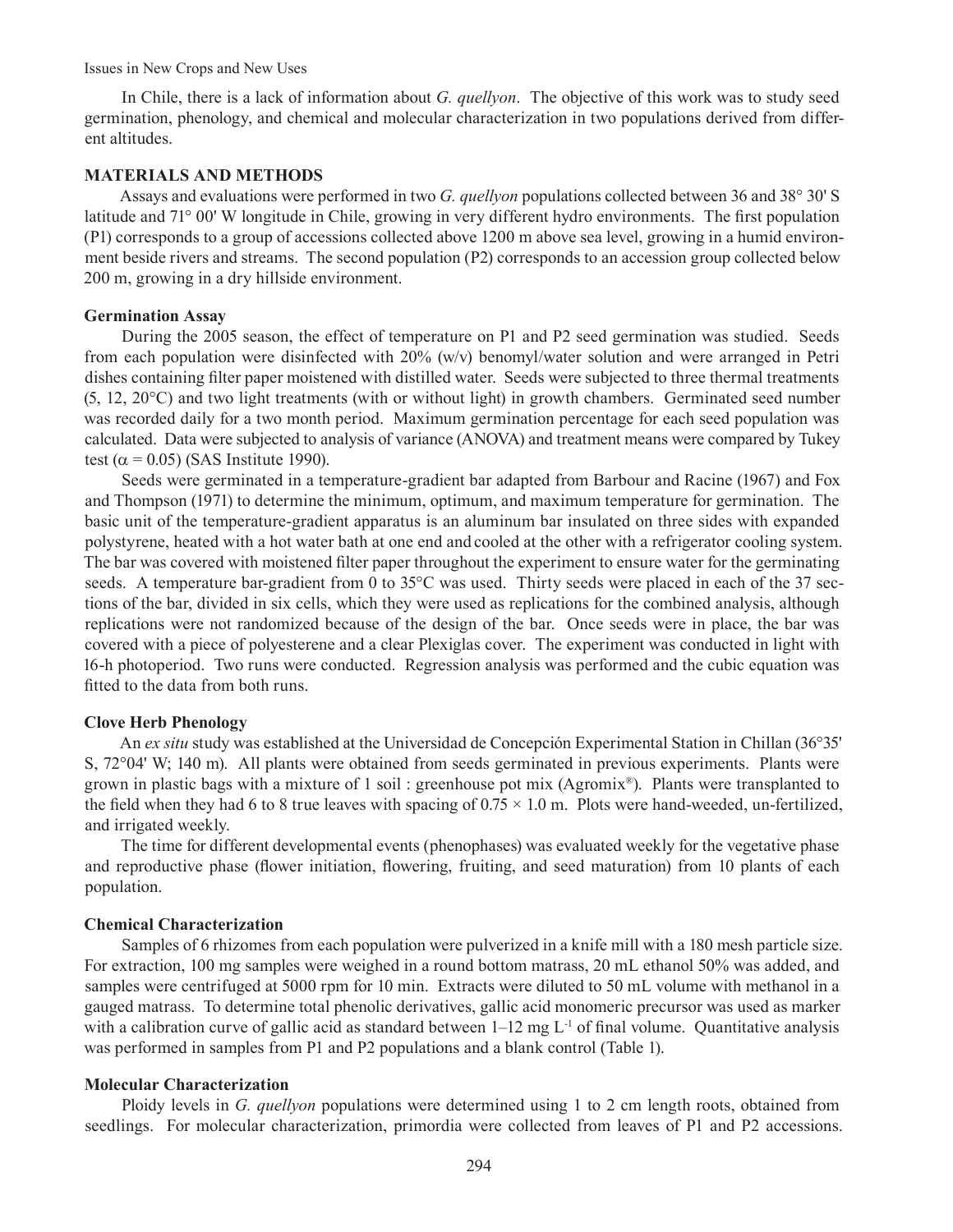Extracted primordia were placed in 2 mL polypropylene tubes, freezed in liquid nitrogen and stored at –20°C until analysis.

## **RESULTS AND DISCUSSION**

### **Germination Assay**

Significant differences were observed in maximum germination of seeds from both *G. quellyon* populations. Germination percentage increased when seed received light during germination (Table 2) at 20°C for P1 populations, while P2 seed germination percentage increased at 12°C. Thus, accessions collected from higher altitudes (P1) require higher temperatures to germinate than populations from lower altitudes (P2). P1 seeds did not germinate at 5°C; maximum germination was reached at 20°C (Table 2). In contrast, maximum germination of P2 was 76.5% at 5°C, and 92.5% at 12°C. Similar results had been obtained in seeds of *G. urbanum* and *G. rivale* (Graves and Taylor 1988). When P1 seeds were subjected to a temperature gradient bar between 5 and 35°C, optimum germination temperature was 23.3°C; minimum and maximum temperature were 6.5 and 38.5°C, respectively (Fig. 2).

Under prolonged cold winter environment, it is advantageous that seed germination occur during summer, to avoid exposing seedlings to adverse climate conditions. Many high latitude or altitude adapted species, which do not have cold requirement, do not germinate at low temperatures, as a mechanism to restrict seed germination to summer (Graves and Taylor 1988). This appears to be the mechanism present in P1 since seed germination occurs above 6.5°C.

|                                               | Table 1. Sample and blank composition for determina- |  |  |  |  |  |
|-----------------------------------------------|------------------------------------------------------|--|--|--|--|--|
| tion of flavonoid concentration. <sup>2</sup> |                                                      |  |  |  |  |  |

| Sample (without AlCl <sub>2</sub> ) | Blank (with $AICI3$ )        |  |  |
|-------------------------------------|------------------------------|--|--|
| 500 µL extract                      | $500 \mu L$ distilled water  |  |  |
| 1.5 mL ethanol 95% $(v/v)$          | 1.5 mL ethanol 95% $(v/v)$   |  |  |
| $100 \mu L$ distilled water         | 100 μL AlCl <sub>3</sub> 10% |  |  |
| 100 mL CH <sub>3</sub> COONa        | 100 mL CH <sub>3</sub> COONa |  |  |
| 2.8 mL distilled water              | 2.8 mL distilled water       |  |  |



 $z$ Samples with and without AlCl<sub>3</sub> were evaluated in **Fig. 2.** Minimum, optimum, and maximum seed a spectrophotometer UV VIS at 415 nm.

germination of two *Geum quellyon* populations collected in South Central Chile.

| <b>Table 2.</b> Maximum seed germination of two <i>Geum quellyon</i> populations      |
|---------------------------------------------------------------------------------------|
| collected in South central Chile under two light treatments (with and with-           |
| out light) and three thermal treatments $(5^{\circ}, 12^{\circ}$ and $20^{\circ}$ C). |

|                |               |               | Germination $(\%)$ |                |                     |
|----------------|---------------|---------------|--------------------|----------------|---------------------|
| Population     | Treatment     | $5^{\circ}$ C | $12^{\circ}$ C     | $20^{\circ}$ C | Mean                |
|                | With light    | $\theta$      | 21                 | 39             | 20.0 a <sup>z</sup> |
|                | Without light | $\Omega$      | 11                 | 23             | 11.3 <sub>b</sub>   |
| P <sub>1</sub> | Mean          | 0.0C          | 16.0 B             | 31.0 A         |                     |
| P <sub>2</sub> | With light    | 88.0          | 98.0               | 84.0           | 90.0a               |
|                | Without light | 65.0          | 87.0               | 72.0           | 74.7 b              |
|                | Mean          | 76.5 B        | 92.5 A             | 78.0 B         |                     |

z Different uppercase letters among columns and lowercase between rows, indicate significant differences according to Tukey test ( $P \le 0.05$ ).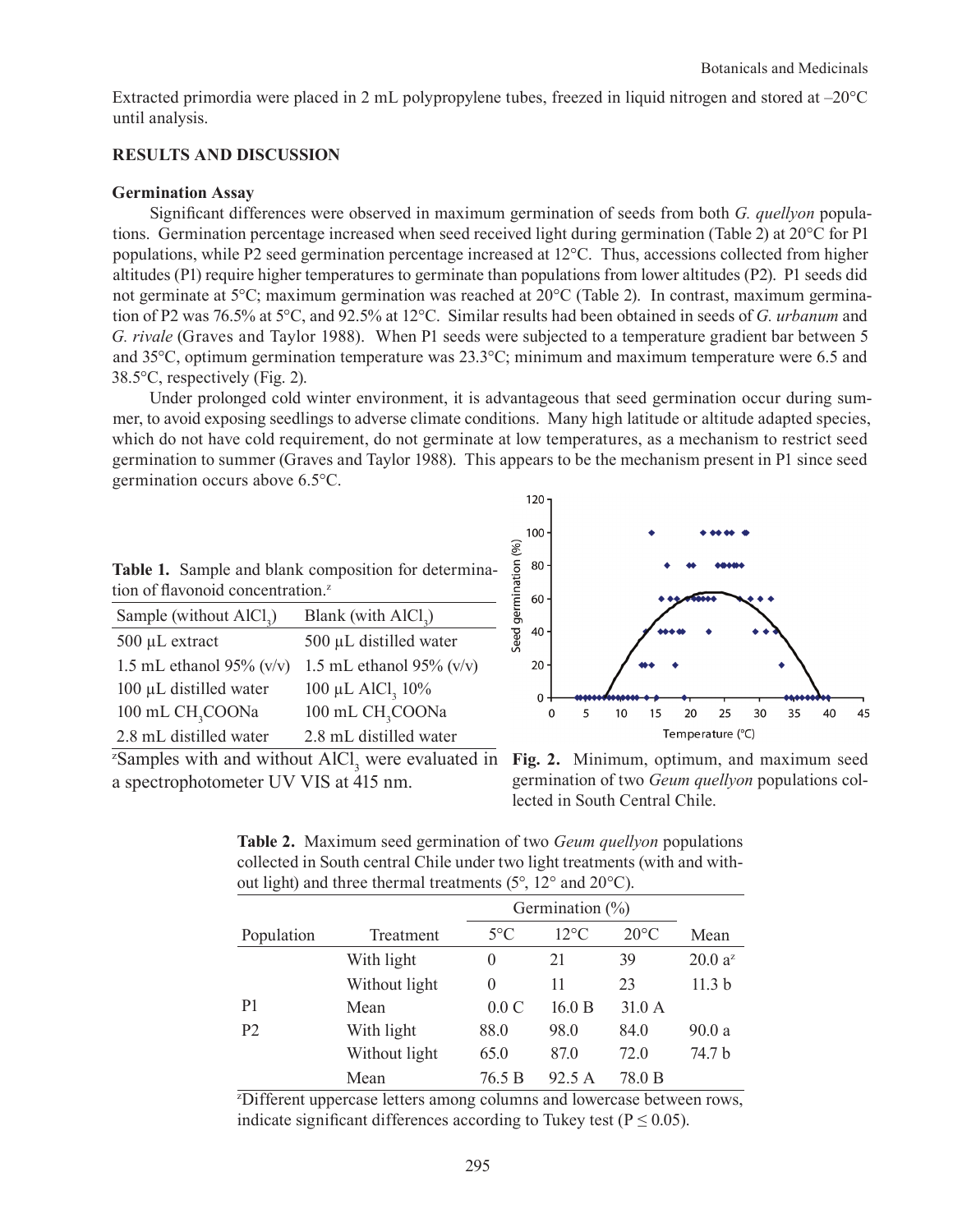Issues in New Crops and New Uses

## **Phenology Under Crop Conditions**

Both populations differed in phenological behavior. P2 populations collected below 200 m reached reproductive stages the first year of establishment, while P1 accessions did not reached reproductive stages until the second growing season (Fig. 3). P2 budding stage lasted 36 days, 17 days with open flowers, and 22 days to seed production in the first growing season. The second growing season budding stage was shorter, only 10 days, 23 days for open flower, and 28 days to seed production. P1 budding period lasted 15 days, open flower 20 days, and 35 days to seed production from anthesis (Fig. 3)

## **Chemical Characterization**

There were differences in total polyphenol concentration between populations, expressed as gallic acid equivalents (GAE) (Fig. 4). The presence of astringent phenolic compounds in plants has been postulated as a quantitative defense mechanism against herbivores.

## **Molecular Characterization**

Both populations (P1 and P2) had chromosome numbers of  $2n = 42$  confirming results of Raynor (1952). Chromosome size was < 3 µm; most chromosomes are metacentric (Levan et al. 1964). *G. quellyon* populations did not show difference in ploidy level. DNA amplification was achieved and fragments approximately of 400 bp were separated and electrophoretically observed in agarose gel (1%) in TBE with ethidium bromide stain (Fig. 5).





**Fig. 3.** Vegetative stage length (bud), anthesis, and seed maturation of two *Geum quellyon* populations collected at 200 and 1200 m.a.s.l. Phenological stages correspond to first (I) and second (II) growing season.

**Fig. 4.** Total phenol content, expressed as gallic acid equivalents (GAE) in roots of two populations of *Geum quellyon* collected in South central Chile. P1: population collected above 200 m.a.s.l.; P2: population collected under 200 m.a.s.l.



**Fig. 5.** Gel PCR amplification in the ITS (Internal Transcribed Spacer) region of two populations of *Geum quellyon* collected in South central Chile. P1: population collected above 200 m.a.s.l.; P2: population collected under 200 m.a.s.l.